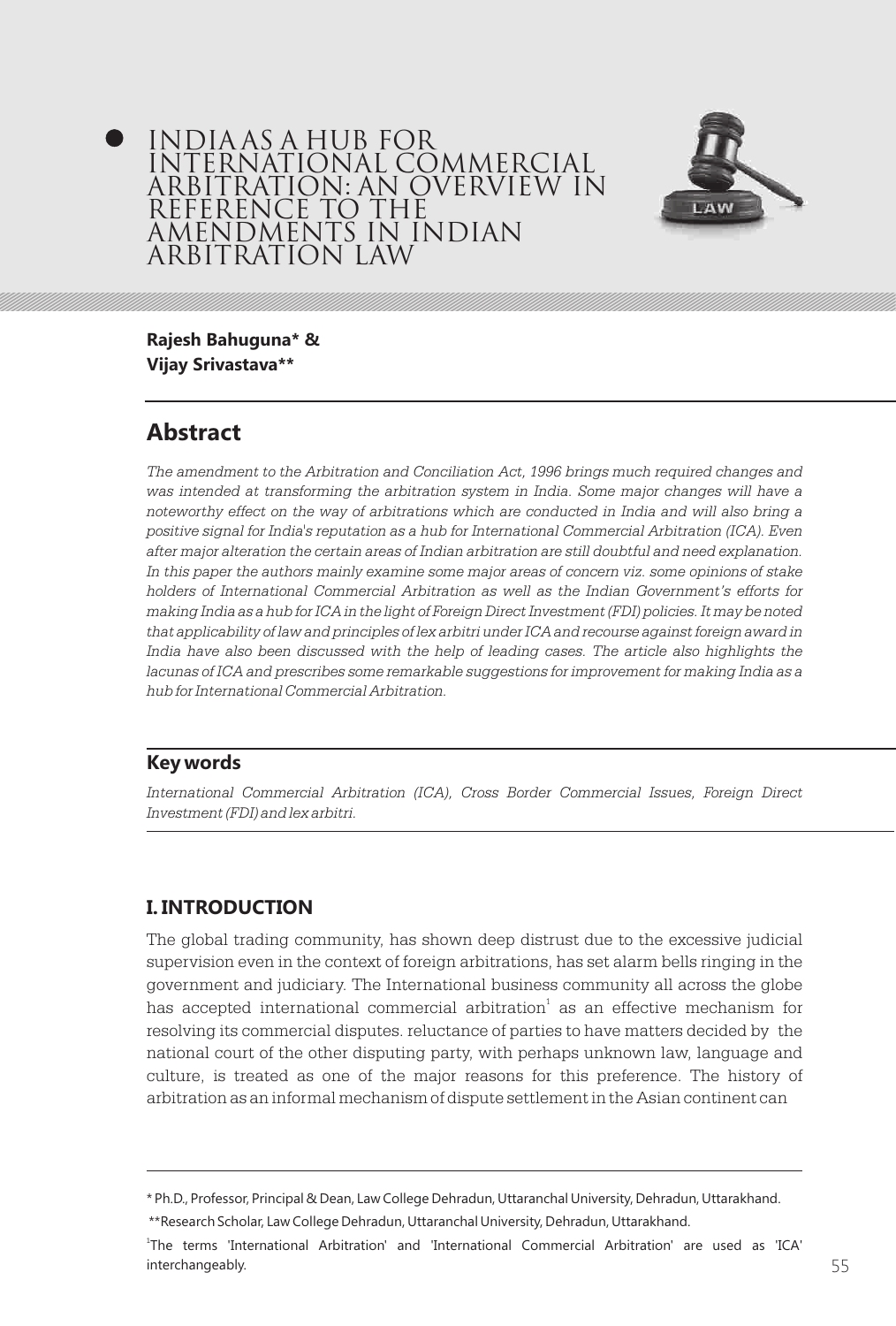be long back to ancient times.<sup>2</sup> The political and economic conditions that existed in various countries in the continent created major uncertain blocks for the growth of commerce and trade until the beginning of the 20th century.

The region has also clear aggression towards cross- border arbitration for the settlement of international commercial disputes. Asian countries felt, their concern especially for ICA, first time ever; Many countries in the region increased a noteworthy economic impetus after the Second World War and experienced an remarkable record of growth in the last few decades.

Over the past few years, the world trade communities has spectator an increasing number of cross-border disputes, especially investments; along with a simultaneous rise in international disputes. The commercial parties support ICA for the settlements of such disputes. There is a major doubt that the choice of arbitral seat is control inter alia by the arbitral set up and the intervention of judiciary in the place of arbitration. Asian countries have responded to these demands through effective development of their strong mechanism for ICA, together with noteworthy initiatives to bring up to date their domestic arbitration laws. Following this pitch in ICA, there has also been a lot of increase in the conflict of laws especially in legal systems of various countries, for example: India, Hong Kong, Singapore, Malaysia, Dubai etc.

Amendments to the Arbitration and Conciliation Act, 1996, have been very long awaited changes in arbitral world especially for ICA in India. It is much expected from The Arbitration and Conciliation Act, 1996, (Amendment) Act, that it will prove as effective tool for ICA. The Amendment is intended at bringing about a constructive change in the arbitration law by preventing ambiguity and irregularity in India's arbitration law. It is hoped that it will promote the use of arbitration in India, as well as promote India as a venue for international arbitration. However, despite the legislative intervention, the Amendment may not be able to resolve certain issues.

The Indian legislature introduced the Arbitration and Conciliation Act, 1996 as it was realized that the then existing arbitration law had become obsolete.<sup>3</sup> The authors discuss some issues, where judicial involvement is further necessary to determine the inconsistency and uncertainty that have mushroomed under arbitration law. The ambiguity adjoining the law leading the arbitration agreement in ICA is a major discussed issue in this paper. Along with this issue the problems relating, whether two Indian parties can select a foreign seated arbitration, and hence prohibit the Part I of the Arbitration and Conciliation Act, 1996.<sup>4</sup>

<sup>2</sup> Simon Greenberg, *et al., International Commercial Arbitration: An Asia Pacific Perspective,* (2011). for example, arbitration in china can be traced back to about 2100 – 1600 BC.

 $^3$  Prior to the enactment of the Act, the arbitration regime in India was governed by multiple legislations, which were often criticized for the extensive judicial intervention permitted there under. Domestic arbitrations were governed by the Arbitration Act, 1940 and recognition and enforcement of foreign awards was provided for under two separate legislations, the Arbitration (Protocol and Convention) Act, 1937 (for awards under the 1927 Geneva Convention) and the Foreign Awards (Recognition and Enforcement) Act, 1961 (for awards under the 1958 New York Convention).

<sup>4</sup> Arbitration and Conciliation Act, no. 26 of 1996 (India), § 2(2) [Part I] shall apply where the place of arbitration is in India.  $156$  is in India.  $\overline{56}$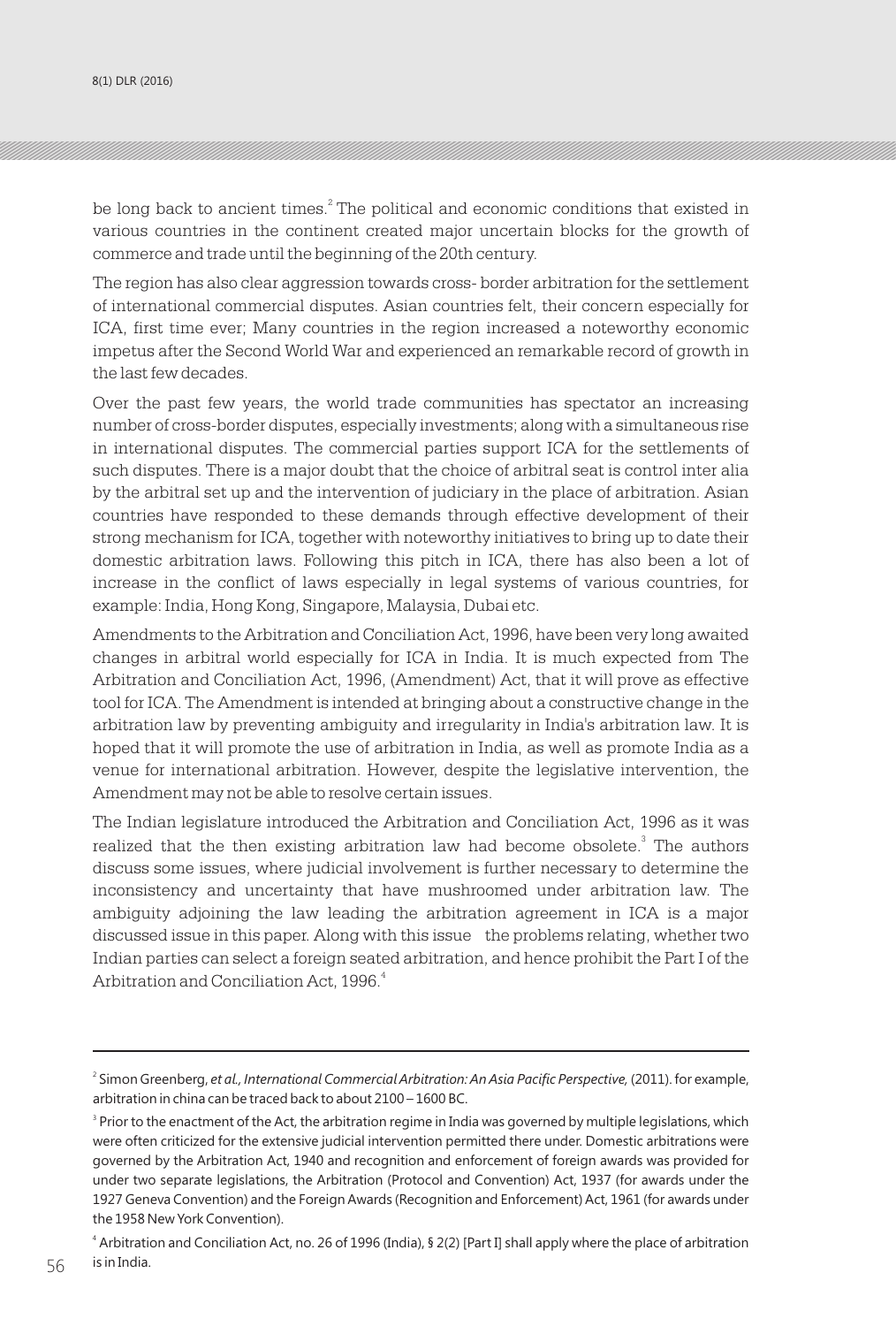

The prime objective of reform in Indian arbitration law to make it effective and responsive in terms of Economic reforms and it may completely successful if its dispute resolution provisions are in harmony with the international commercial administration. Part I of the Arbitration and Conciliation Act 1996, which governs Domestic arbitrations, is drafted on the basis of guidelines of UNCITRAL Model Law on International Commercial Arbitration, 1985. Under the Act, arbitration emerged as a frequently used method of alternate dispute resolution. However, it has become synonymous with high costs and delays, plagued by the same ills as litigation, which it had intended to replace.

As a consequence, foreign investors and corporate hoses which are doing business in India became anxious of the risks correlated with arbitration proceedings in India. Once again, the Government of India identifies the critical requirement to amend the Indian arbitration law. After two unsuccessful attempts to motivate alteration in 2001<sup>5</sup> and 2004<sup>6</sup> the Law Commission of India token up an initiatives to amend the Act in 2010 and submitted its report by August 2014. $^7$  These recommendations were recognize by the Parliament and received presidential assent on December 31, 2015.

The Amendment has convey the extensive alteration to the arbitration set up in India, and has deal with various concerns concerning postponement and unnecessary interference by the courts. Most of the changes comprise the availability of interim relief in case of ICA located outside India, which will protect foreign parties by securing the assets of the Indian party, if necessary<sup>9</sup> The definition of Court' for ICA is now specifically mean the High Court.<sup>10</sup> The Amendment also incorporates provisions of the IBA Guidelines on Conflicts of Interests in ICA, which establish impartiality of arbitrators and guarantee autonomy and neutrality of arbitrators, introducing  $i$ ntelligibility in the whole arbitral process.<sup>11</sup> The explanation of public policy' has been justified and further bound in case of ICA , to help courts while shaping a challenge to a domestic award or enforcement of a foreign award.<sup>12</sup> The Act now permits arbitrators to award penalty based on whether, *inter alia,* the party made a frolicsome counter claim or that it decline any sensible offer to resolve the dispute. $^{13}$  These changes will have a noteworthy impact on the way arbitrations are conducted in India for ICA and it is expected that the Amendment will fetch a optimistic change to the method India is professed as a seat for ICA.

<sup>5</sup> Law Commission of India, Report no. 176 - the Arbitration and Conciliation (Amendment) Bill, 2001 (2001), available at: *http://lawcommissionofindia.nic.in/arb.pdf*

<sup>6</sup> Ministry of Law and Justice, Justice Saraf Committee Report on Implications of the recommendations of the Law Commission's 176<sup>th</sup> Report and Amendment Bill of 2003 (2005).

<sup>7</sup> Law Commission of India, Report no. 246 – amendments to the Arbitration and Conciliation Act, 1996, 25 (2014), available at: *http://lawcommissionofindia.nic.in/reports/report246.pdf*

<sup>8</sup> Arbitration and Conciliation (Amendment) Act, no. 3 of 2015 (India).

<sup>9</sup> Arbitration and Conciliation Act, no. 26 of 1996, § 2(2).

<sup>10</sup> *Id.* § 2(1)(e)(ii).

 $11$  This is provided in Section 12, read with fifth schedule and seventh schedule, Arbitration and Conciliation Act, 1996.

 $12$  The Arbitration and Conciliation Act, no. 26 of 1996, §34, §48.

 $^{13}$  *Id.* § 31a (3). 57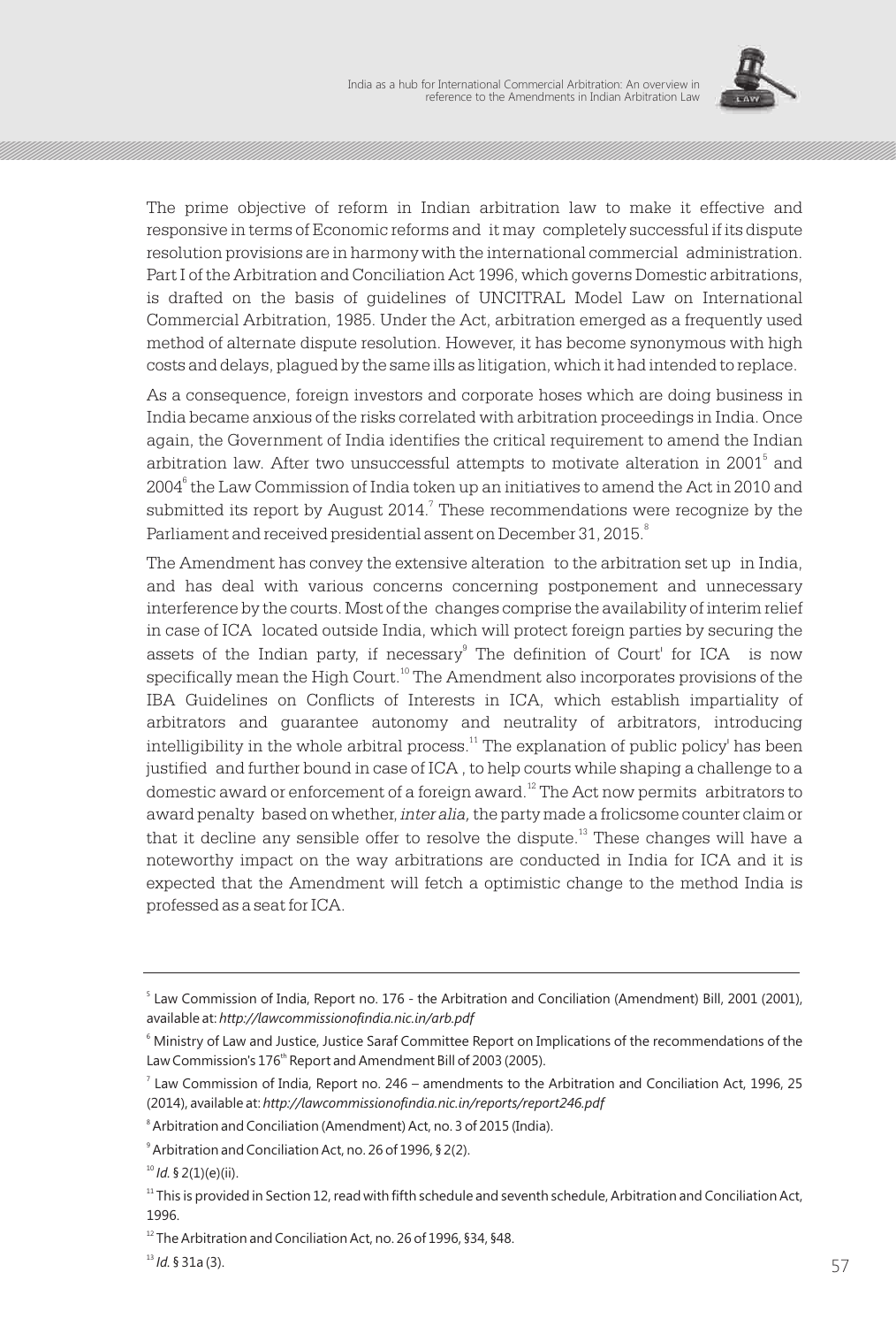# **II. CONFLICTING ISSUES IN INTERNATIONAL COMMERCIAL ARBITRATION:**

#### **The proper law of the arbitration**

'*Lex Arbitri*' has been most significant issue in whole arbitration process in India , especially in ICA. It refers the law applied in the arbitration agreement, which is one of the areas which is vague and required imperative justifications. It also focuses on the applied law of the arbitration agreement' or *'lex arbitri'*<sup>14</sup> in ICA. Which is also known as the conflict of laws rules applicable to select each of the foregoing laws.<sup>15</sup> It is largely agreed that there are broadly three sets of laws which apply to arbitration:<sup>16</sup>

The principle of party autonomy allows parties to choose different laws, for all the above, in their contracts. preferably an arbitration clause would recognize all three kinds of law, however, parties often fail to specify the *lex arbitri* send-off it to the courts to determine what the parties intended to be the proper law of the arbitration agreement.

There is no clear cut definition which determines the matters covered under the *lex arbitri.* A distinction has to be drawn between substantive matters relating to the arbitration agreement, which are governed by the law of the arbitration agreement and, procedural matters relating to a reference, which are governed by the curial law *i.e.* law governing the conduct of the arbitration. Where the parties have not expressly chosen the *lex arbitri* in their dispute resolution clause, it falls on the courts to decide what the parties intended. The Supreme Court of India in *National Thermal Power Corporation v. Singer Company and Others* [NTPC], held that the *proper law of the arbitration agreement is normally the same as the proper law of the contract. It is only in exceptional cases that it is not so even where the proper law of the contract is expressly chosen by the parties. Where, however, there is no express choice of the law governing the contract as a*  whole, or the arbitration agreement as such, a presumption may arise that the law of the *country where the arbitration is agreed to be held is the proper law of the arbitration*  agreement. But this is only a rebuttable presumption.<sup>17</sup>In Sumitomo Heavy Industries *Ltd. v. ONGC Ltd. and Ors.* [Sumitomo], the Supreme Court upheld an early decision of an English court holding that the proper law of the contract was decisive of the *lex <sup>18</sup> arbitri.*

<sup>14</sup> It is noteworthy that the term *lex arbitri* is used differently by different authors. for eg. Russell uses *lex arbitri* while referring to the curial law; even the Indian Supreme Court uses it in different ways- in Enercon (India) Ltd. and ors.v. Enercon Gmbh and anr., (2014) 5 S.C.C. 1 (India), *lex arbitri* is used to describe the procedural law governing arbitration, whereas in Reliance Industries v. Union of India, (2014) 7 S.C.C. 603 (India), it is used to describe the proper law of the arbitration agreement. In this article, we have used *lex arbitri* to identify the proper law of the arbitration agreement.

<sup>15</sup>G. Born, *International Commercial Arbitration*, pp. 409-561, 1310-47, 2105-2248 (2009).

<sup>&</sup>lt;sup>16</sup> Lord Mustill and Stewart Boyd, *Applicable Law and Jurisdiction of Courts in Commercial Arbitration*, (2<sup>nd</sup> ed. 1989); Sumitomo Heavy Industries Ltd. v. ONGC Ltd. and others, (1998) 1 S.C.C. 305 (India); Reliance Industries Limited v. Union of India, (2014) 7 S.C.C. 603 (India).

 $17$  16 (1992) 3 S.C.C.551, 21 (India).

 $18$  (1998) 1 S.C.C. 305 (India) (though this case reached the same decision as in NTPC, the court here did not refer to or discuss its own decision in NTPC).  $\frac{1}{58}$  commercial under the law individual and where at least one of the parties is (iii) and individual  $\frac{1}{58}$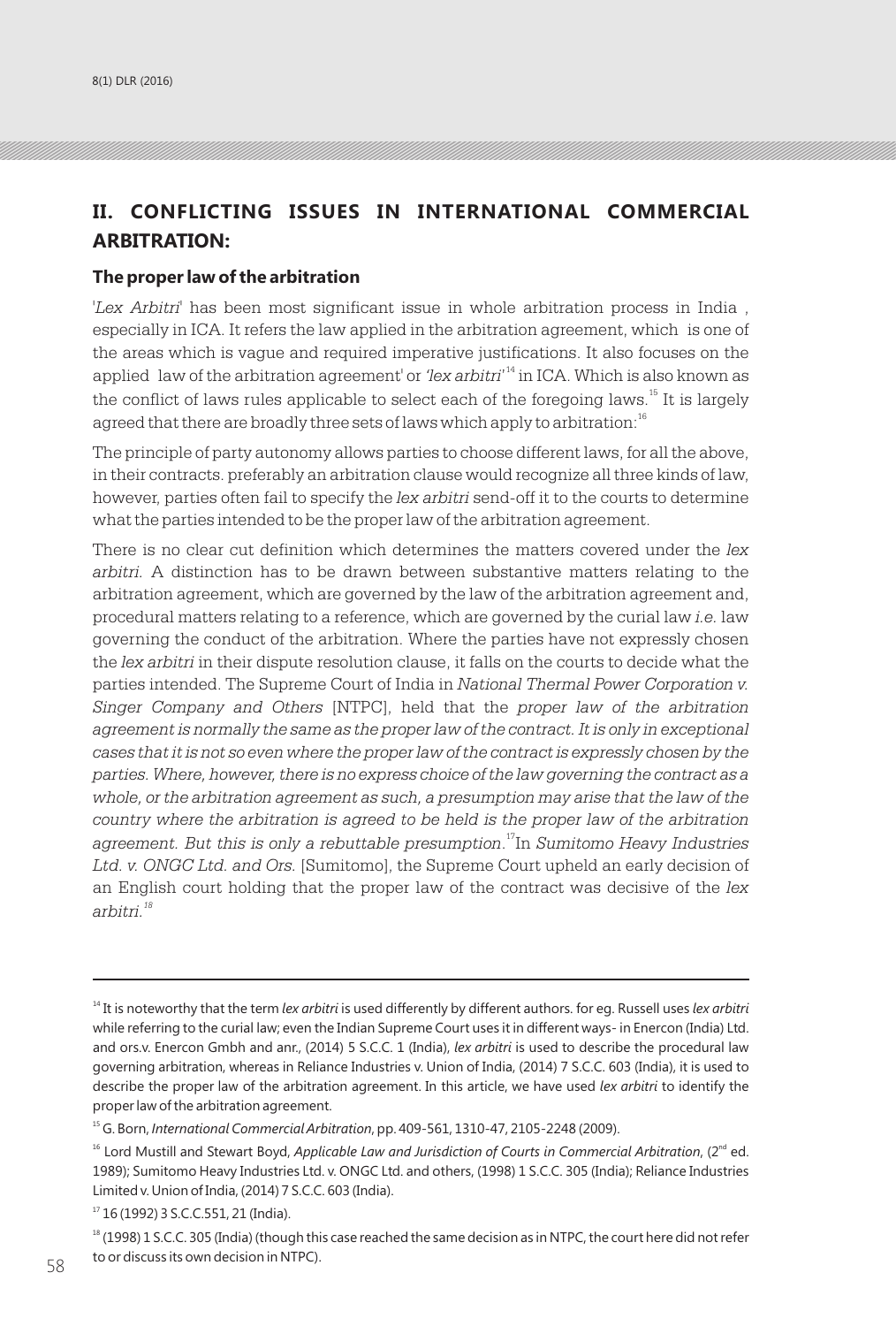

The decisions of the Supreme Court in *NTPC/Sumitomo* are contrary to the stand taken by most English courts on international arbitration, which say that in the absence of an express choice by the parties, the *lex arbitri* will be held to be the law of the country in which the arbitration is held, *i.e.*, seat of arbitration.<sup>19</sup> This line of reasoning is supported by the Convention on the Recognition and Enforcement of Awards, 1958 the New York Convention. Therefore, the New York Convention envisaged that where the parties had not agreed to the *lex arbitri*, the proper law of the arbitration agreement would be the law of the seat of the arbitration.

A similar approach was taken by the Bombay High Court in *HSBC PI Holdings*  <sup>20</sup> *(Mauritius) Limited v. Avitel Post Studioz Limited* [HSBC], where the court held that the agreement to arbitrate at Singapore; has a closer and real connection‖ with the seat chosen by the parties, *i.e.* Singapore. Therefore, arbitration agreement would be governed by the law of Singapore. Therefore, even though the proper law of the contract was expressly chosen by the parties in *HSBC* to be Indian law, the Court chose to decide the *lex arbitri* based on the seat of arbitration rather than the proper law of the contract.These decisions of the Calcutta and Bombay High Courts try and carve out exceptions to the *NTPC* principle, but there is still uncertainty in recognizing the *lex arbitri* when the seat as well as the substantive law have been identified by the parties. Thus it may establish a problem in an ICA where, for example, the substantive law of the contract is Indian law, but the arbitration is managed by institutional rules and the seat is outside country . In such a condition, an international tribunal consisting of arbitrators from England and other jurisdictions with similar rules, would believe the law of the seat to be the *lex arbitri*. The Indian party may resist the enforcement of an award from such a tribunal on the grounds that the tribunal applied the wrong law and this is against the public policy of India.

### **Problems in choosing Seat for arbitration outside India**

In Indian arbitration law a most debating and arguing issue under ICA is , whether two Indian parties can prefer a foreign seat and keep out the provisions of Part I of the Act or not . No doubt it is very rare to have a situation where the Indian subsidiary of a foreign entity has entered into an arbitration agreement with another Indian party providing for a foreign seat. Would such arbitration be considered a domestic arbitration or an international commercial arbitration? Part I of the Act provides that it will only be applicable where the place of arbitration is India, therefore an arbitration seated abroad between two Indian parties would not be a domestic arbitration under Part I of the Act.<sup>21</sup> Section 2(f) of the Act defines ICA 'as arbitration relating to disputes that arise out of a legal relationship where one of the parties is not Indian.  $^{22}$  Therefore, arbitration between

<sup>&</sup>lt;sup>19</sup> Sulamerica v. Enesa, [2012] EWCA (Civ.) 638 (U.K.); Naviera Amazonica Naviera Amazonica Peruana S.A. v. Compania Internacional Compania Internacional De Seguros Del Peru, (1988) 1 Lloyd's Rep. 116 (ca) (U.S.).

 $^{20}$  Arb. p. 1062 of 2012 Jan. 22 2014 (Bombay High Court) (India) this judgment has been challenged in the Supreme Court of India.

 $21$  Arbitration and Conciliation Act, no. 26 of 1996. §2(2).

 $^{22}$  Section 2(f), Arbitration and Conciliation Act, 1996 provides that- International Commercial Arbitration means an arbitration relating to disputes arising out of legal relationships, whether contractual or not, considered as commercial under the law in force in India and where at least one of the parties is (i) an individual  $59$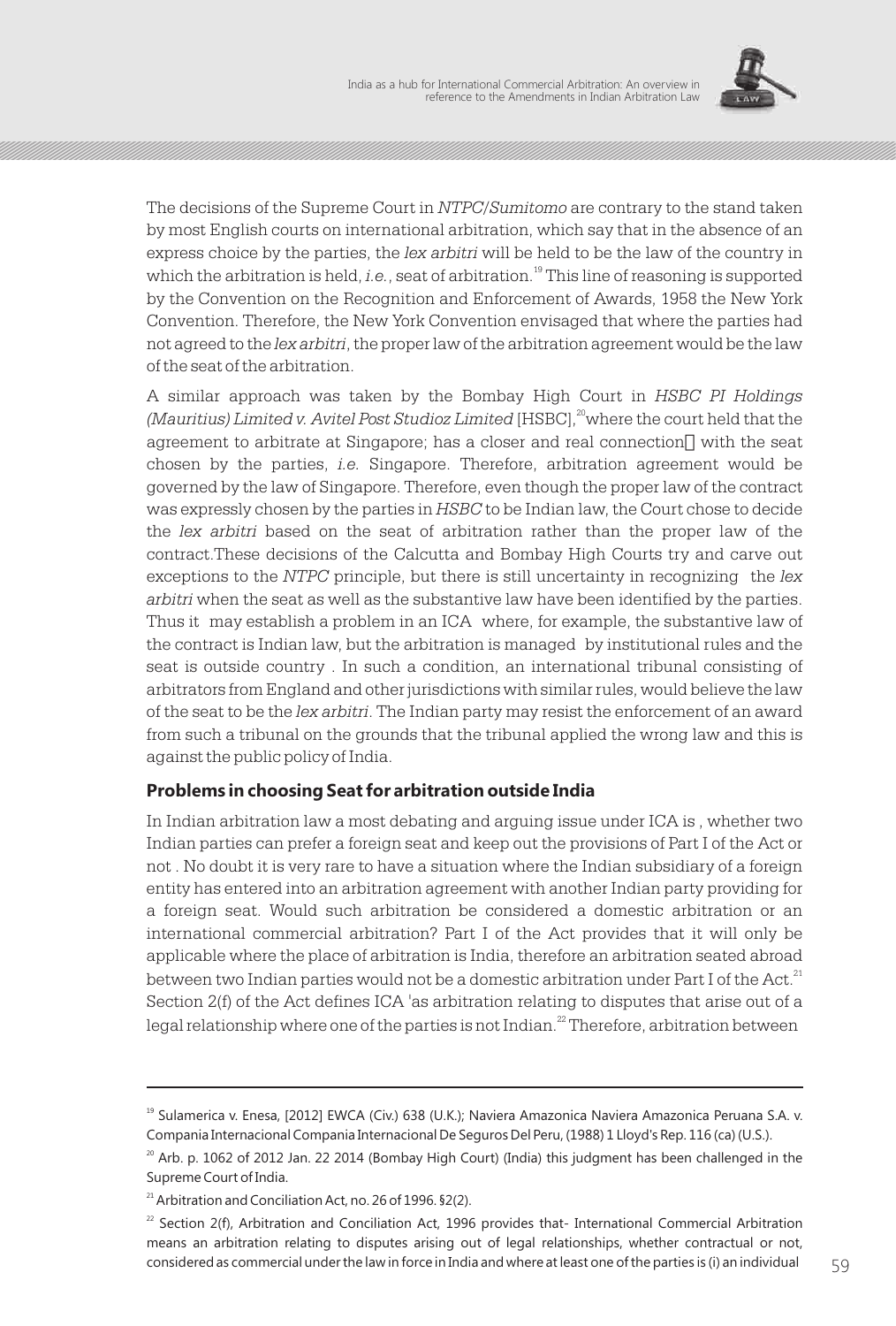two Indian parties, seated outside India would not be considered an international commercial arbitration under the provisions of the Act. The Hon'ble Supreme Court of India has constantly declare that Part I of the Act does not apply to ICA seated outside India and if parties choose a foreign seat of arbitration and a foreign law as their law of arbitration, then the intention is to exclude Part I of the Act.<sup>23</sup> This has been unbreakable by the Amendment, whereby barring Sections 9, 27 and 37, Part I has specifically been made inappropriate to ICA seated outside India.<sup>24</sup> An award which results from such an arbitration will be considered a foreign award'under Part II of the Act.<sup>25</sup> Applicability of Part II is exclusively based on the seat of arbitration and whether the seat is located in a country which is a signatory to the New York Convention and been recommended by the Central Government in the Official Gazette. Once this standard is fulfilled, Part II would relate and the foreign award'from such an arbitration would be familiar and enforced in India.

The Act does not envision a condition where two Indian parties can decide a seat for their arbitration outside India. This irregularity could have been taking away by the Amendment by expansion the definition of ICA, to include arbitration seated abroad. The Indian judiciary has been focused with this quandary for some time and has been incapable to give a clear reply. This issue brought before the Hon'ble Supreme Court of India in *Atlas Exports Industries v. Kotak and Company.<sup>26</sup>* The argument raised was that the contract was complementary to public policy as it unreservedly barred the remedy available under Indian law and bound two Indian parties to have their disputes arbitrated by foreign arbitrators. Section 28 of the Indian Contract Act, 1872 provides that agreements in restraint of legal proceedings are void; The court went onto hold that, *merely because the arbitrators are situated in a foreign country cannot by itself be enough to nullify the arbitration agreement when the parties have with their eyes open*  willingly entered into the agreement<sup>'. 27</sup> Thus, the arbitral award arising out of a foreignseated arbitration stuck between Indian parties was held to be not inoperative or opposed to public policy. Section 28 of the Act provides for the rules on which the Tribunal would decide a matter, if the arbitration is seated in India.<sup>28</sup> The Court added a

 $60$   $^{28}$  Section 28, Arbitration and Conciliation Act, 1996 provides as follows- rules applicable to substance of

who is a national of, or habitually resident in, a country other than India; or (ii) a body corporate which is incorporated in any country other than India; or (iii) an association or a body of individuals whose central management and control is exercised in any country other than India; or (iv) the government of a foreign country.

<sup>&</sup>lt;sup>23</sup> Bharat Aluminium Co. v. Kaiser Aluminium Technical Services Inc., (2012) 9 S.C.C. 552 (India); Videocon Industries Ltd. v. Union of India and anr., (2011) 6 S.C.C. 161 (India).

 $^{24}$  This is based on the proviso to section 2(2) of the Arbitration and Conciliation Act, 1996, added by the amendment.

<sup>&</sup>lt;sup>25</sup> Section 44, of the arbitration and conciliation act, 1996 unless the context otherwise requires, -foreign award means an arbitral award on difference between person arising out of legal relationships, whether contractual or not, considered as commercial under the law in force in India, […] (a) in pursuance of an agreement in writing for arbitration to which the convention set forth in the first schedule applies, and (b) in one of such territories as the central government, being satisfied that reciprocal provisions have been made may, by notification in the official gazette, declare to be territories to which the said convention applies.

<sup>&</sup>lt;sup>26</sup> (1999) 7 S.C.C. 61 (India).

<sup>&</sup>lt;sup>27</sup> ATLAS Exports, (1999) 7 S.C.C. 61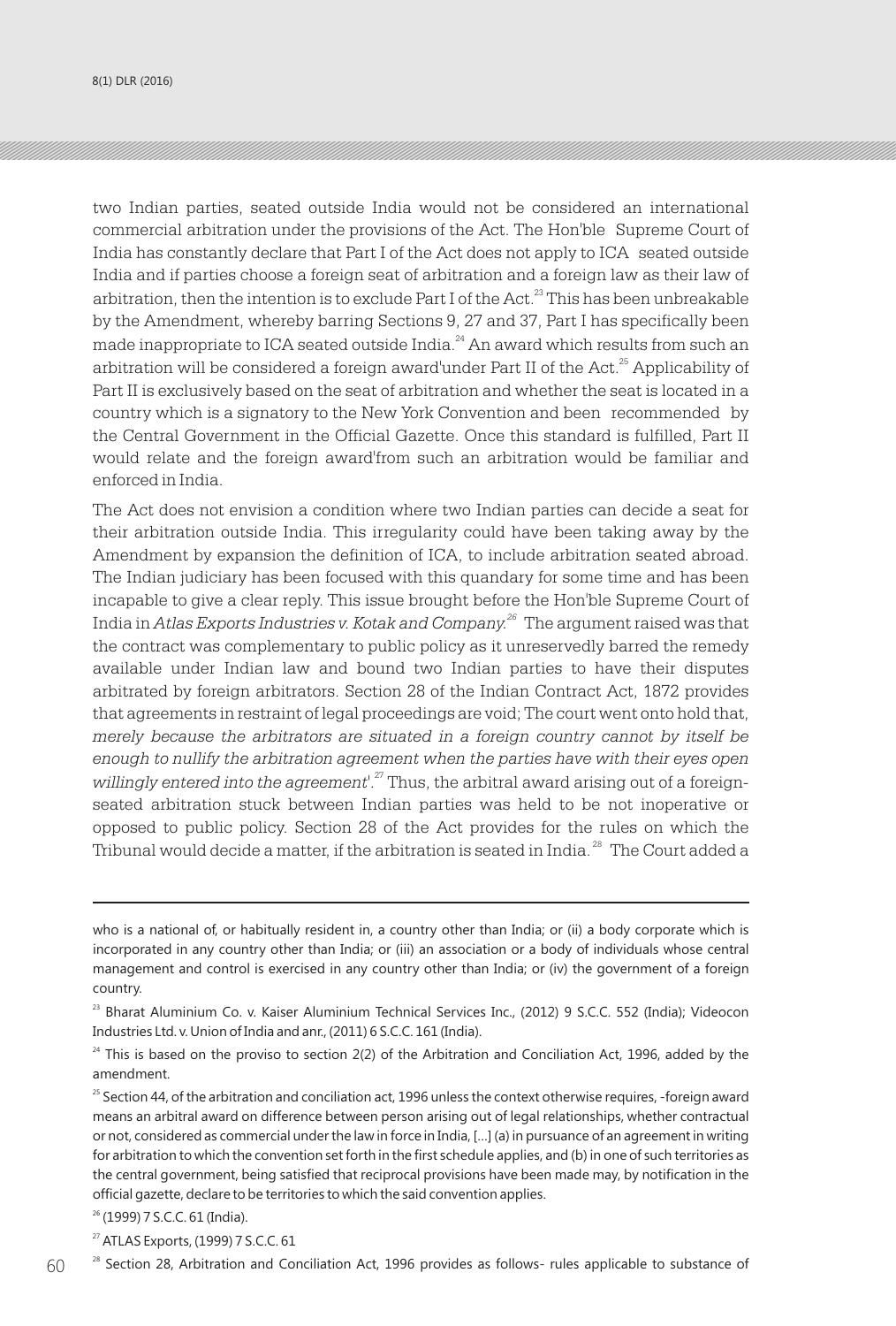

corrigendum in *TDM* to the effect that, *any findings/observations made hereinbefore were only for the purpose of determining the jurisdiction of this Court as envisaged under Section 11 of the 1996 Act and not for any other purpose*. The Court followed the decision in *Atlas Exports* and allowable the Indian parties to arbitrate outside India, and held that if the seat is in a country which is a signatory to the New York Convention, then Part II of the Act would be appropriate. The agreement cannot be held to be null and void because the parties had chosen for a foreign-seated arbitration. The High Court further held that where two Indian parties had freely entered into an agreement in relation to arbitration, the argument that a foreign-seated arbitration would be opposed to public policy was untenable. The court logically explained, that where parties, by joint agreement, had decided to resolve their dispute by arbitration and chosen a seat of arbitration outside India then in view of the provisions of section 2(2) read with Section 44 of the Act, Part II of the Act would govern the proceeding rather than Part I. The High Court of Bombay in *M/s. Addhar Mercantile Private Limited v. Shree Jagdamba Agrico Exports Pvt. Ltd.* has  $\alpha$  taken conflicting opinions on the same issue.<sup>29 30</sup> The argument that two Indian parties choosing a foreign seat is contrary to Section 28 of the Act is indefensible, as Section 28 becomes applicable only when the arbitration is seated in India. The question is not whether two Indian parties may choose a foreign law as their substantive law, but whether they can prefer a seat of arbitration outside India and whether this choice would not be against the public policy of India.

In view of these changes in the institutional rules, the Law Commission in its report had suggested an amendment to the Act to give statutory recognition to the concept of emergency arbitrators. $^{\textrm{\tiny{31}}}$  This amendment was planned to be introduced in Part I of the Act, which defines arbitral tribunal to be a sole arbitrator or a panel of arbitrators. $2^{\circ}$  The arbitral tribunal would be as appointed according to the procedure agreed between the parties or under Part I, if the parties are unable to appoint the tribunal. $^{\rm 33}$  The change that the Law Commission sought to bring about was to broaden the definition of arbitral tribunal' to include an emergency arbitrator appointed under any institutional rules. In the present scenario, in an arbitration seated in India, conducted under the institutional rules, which allow parties to ask for appointment for emergency arbitrators, the decision of an emergency arbitrator will not be enforceable, as emergency arbitrators are not

dispute – (1)where the place of arbitration is situate in India – (a) in an arbitration other than an international commercial arbitration, the arbitral tribunal shall decide the dispute submitted to arbitration in accordance with the substantive law for the time being in force in India; (b) in international commercial arbitration, - (i) the arbitral tribunal shall decide the dispute in accordance with the rules of law designated by the parties as applicable to the substance of the dispute.

 $^{29}$  Arb. app. no. 197 of 2014 and Arb. pet. 910 of 2013jun.12, 2015 (Bombay High Court) (India).

<sup>&</sup>lt;sup>30</sup> 2014 (4) arb. l.r. 273 (Delhi).

 $31$  Law Commission of India, report no. 246 – amendments to the Arbitration and Conciliation Act, 1996 37 (2014), available at: *http://lawcommissionofindia.nic.in/reports/report246.pdf*

 $32$ Arbitration and Conciliation Act, no. 26 of 1996, § 2(1)(d).

<sup>&</sup>lt;sup>33</sup> Arbitration and Conciliation Act, no. 26 of 1996, § 11.

<sup>&</sup>lt;sup>34</sup> In the case of an ad-hoc arbitration, Indian Arbitration Act does not include any provision for appointment of an emergency arbitrator. Therefore, such a situation can only arise if the arbitration is conducted under  $61$  institutional rules.  $61$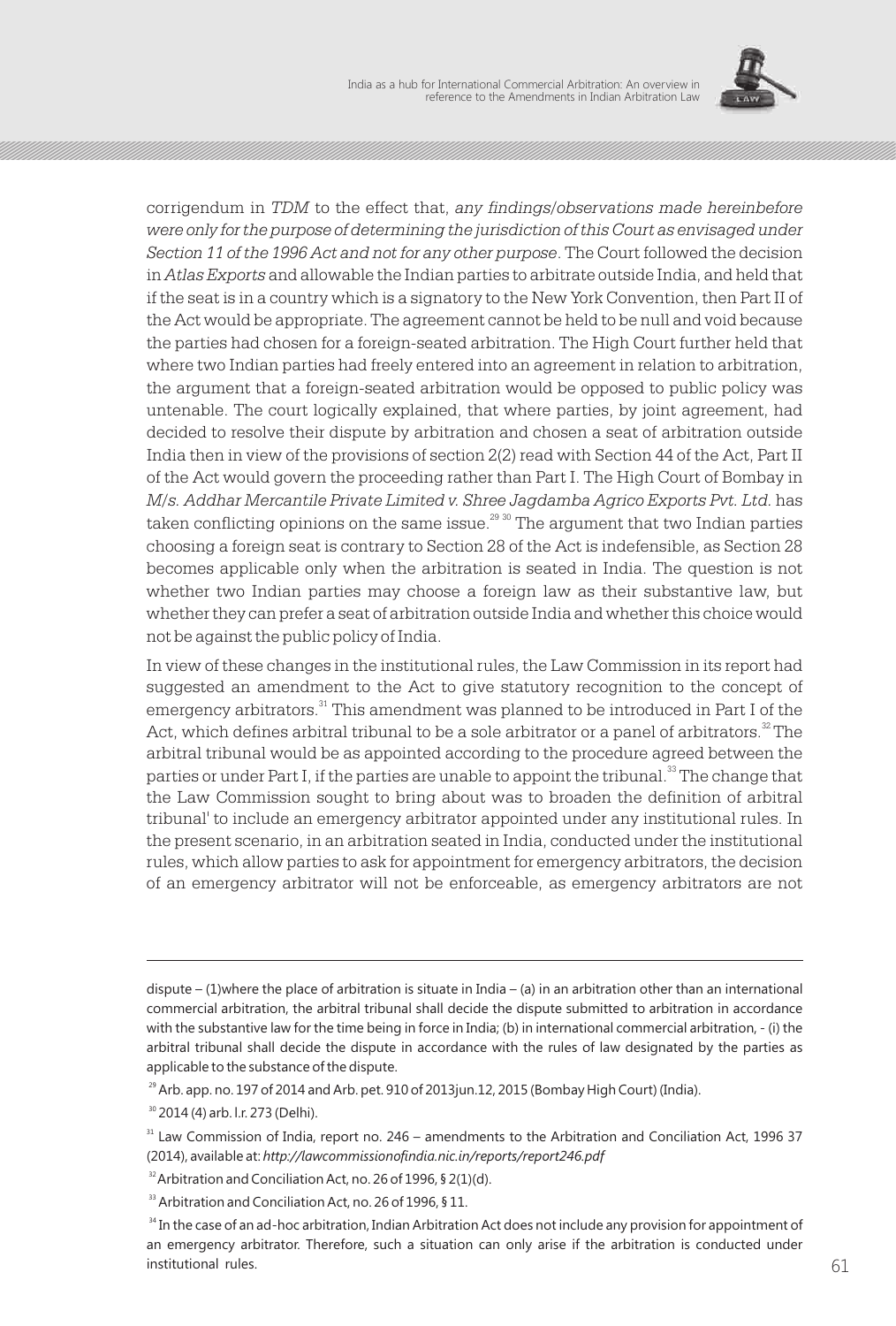familiar under the Act.<sup>34</sup> In case of ICA seated outside India, the question is whether the decision of the emergency arbitrator qualifies as a foreign award to be enforceable under Part II of the Act.

The term arbitral 'award' is described in the New York Convention as *not only awards made by arbitrators appointed for each case but also made by permanent arbitral bodies*  to which parties have submitted.<sup>35</sup> Even though this definition of an award is unclear, the opinion amongst experts of ICA is that the New York Convention only envisages enforcement of final awards.<sup>36</sup> Therefore, it will be very difficult to enforce the decisions of emergency arbitrators in India even under Part II of the Act. One way to conquer this obstacle of unenforceability would be set up further changes to incorporate specific provisions for the enforcement of an award passed by an emergency arbitrators. In Hong Kong, a specific provision has been introduced in their arbitration ordinance for the enforcement of reliefs granted by an emergency arbitrator. $\alpha$ <sup>37</sup> As explained above, the Law Commission had intended to do something similar, which unluckily, did not see the light of the day. Parties in India have had to find an answer to fill the slit created by the lack of emergency interim relief. The High Court of Bombay was faced with a situation where an emergency arbitrator appointed under SIAC Rules, had granted emergency  $38$  relief, which the respondent failed to comply with. $38$  Since this decision was not enforceable *per say* in the Indian courts, the claimant for relief under Section 9 of the Act for grant of interim relief pending the constitution of the tribunal.

This, however, is not a feasible method of enforcing the decisions of an emergency arbitrator as it increases the load upon the courts and upon the parties. Therefore, it would be advisable to make suitable amendments in the Act to remove this loophole.

## **Statistical Status and Government's Efforts towards Making India as an International Hub for International Commercial Arbitration**

With the speedy growth in international commercial activities, cross border issues became more inevitable challenge before world communities. Especially in India it has been experienced that cross border commercial disputes are mushroomed since last few years rapidly. Even after major amendments in arbitration law in India especially for the settlement of International disputes, there are still so many challenging issues which are untouched and unsolved. For the purpose of making more and more effective International commercial arbitration mechanisms in India and converting India as a hub for International commercial arbitration for world trade communities a personal survey has been done by the author for discussing the special features, factors and

<sup>&</sup>lt;sup>35</sup> Article i(2), New York Convention on the Recognition and Enforcement of Foreign Arbitral Awards of 1958, June 10, 1958,

<sup>&</sup>lt;sup>36</sup> Jean-Paul Beraudo, recognition and enforcement of interim measures of protection ordered by arbitral tribunals, 22 j. international arb. 245, (2005); see also David A.R. Williams QC, Interim Measures, 225, the asian leading arbitrators' guide to international arbitration 244, (2007) (the prevailing view is that such orders are not enforceable as award under the New York Convention).

<sup>&</sup>lt;sup>37</sup> Hong Kong Arbitration (Amendment) Bill, (2013) cap. 609, § 22b (Hong Kong).

<sup>&</sup>lt;sup>38</sup> Avitel Post Studioz Limited and Others v. HSBCPI Holdings (Mauritius) Limited Arb. p. 1062 of 2012 Jan. 22, 2014(Bombay High Court) (India); Sumitomo Heavy Industries Ltd. v. ONGC Ltd. and Others, (1998) 1 S.C.C.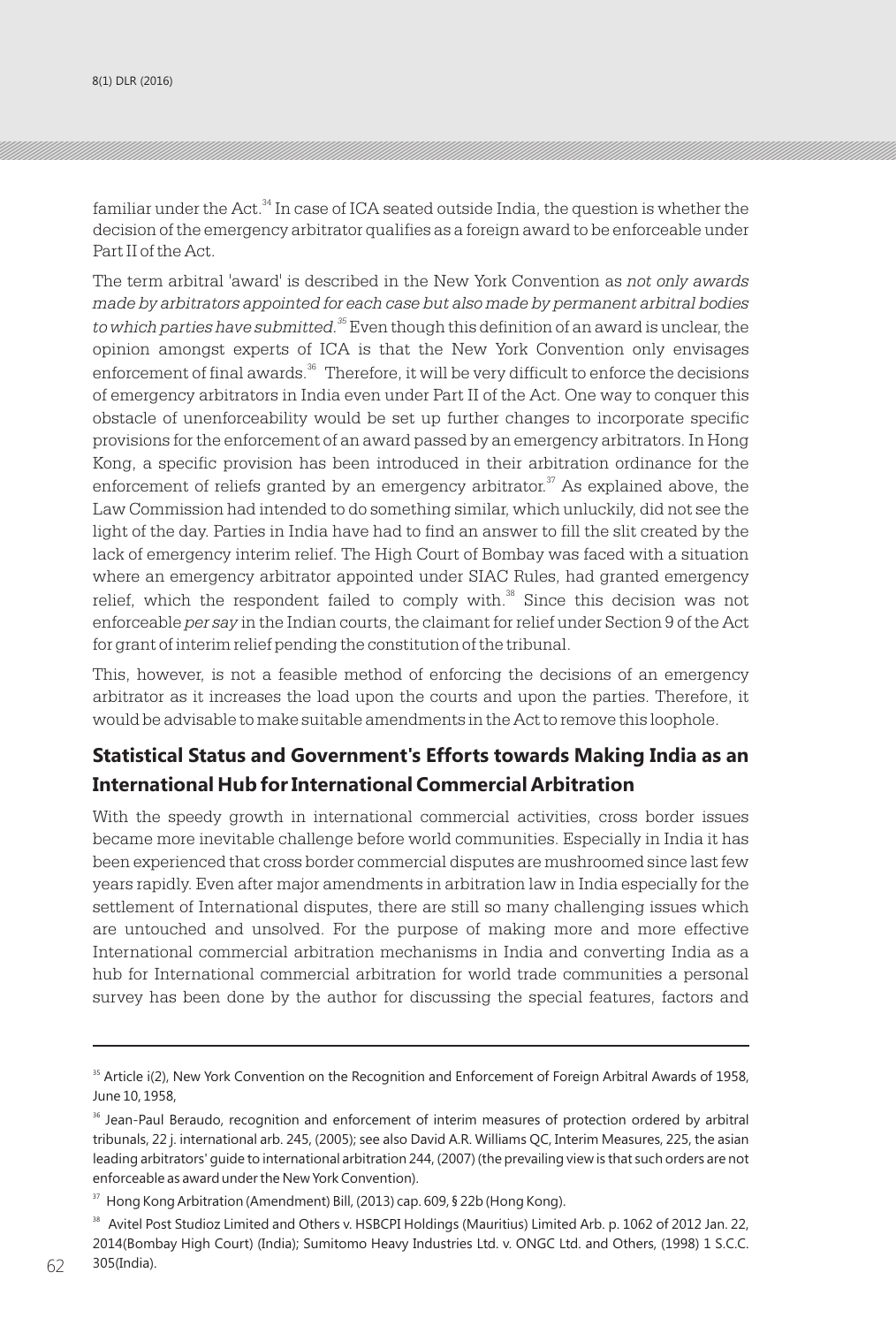

## **III. SPECIAL FEATURES OF INTERNATIONAL COMMERCIAL ARBITRATION**

The recognition of arbitration may be justified by coding the special features of International Arbitration which considered as unique features of resolution of cross border disputes. In general predictably, features of arbitral procedure like enforceability and resolution without specific legal systems/national courts were most commonly preferred features for choosing arbitration as a mode for resolution of disputes , subsequently flexibility, selection procedures relating to arbitrators, other conventional aspect to international commercial arbitration, such as "finality" and "neutrality", were less preferred.



## **Special Features of International Arbitration**

# **International Commercial Arbitration as Most Preferred Mechanism for Cross - Border Bisputes**

Under a wider field observation respondents showed an effective preference for international commercial arbitration over other options such as cross-border litigation or arbitration. Almost ninety percent of respondents said that international commercial arbitration is their preferred dispute resolution mechanism, either through Independently International commercial arbitration which is approx 65% and together with other mechanisms of alternative dispute mechanisms which is approx 25%.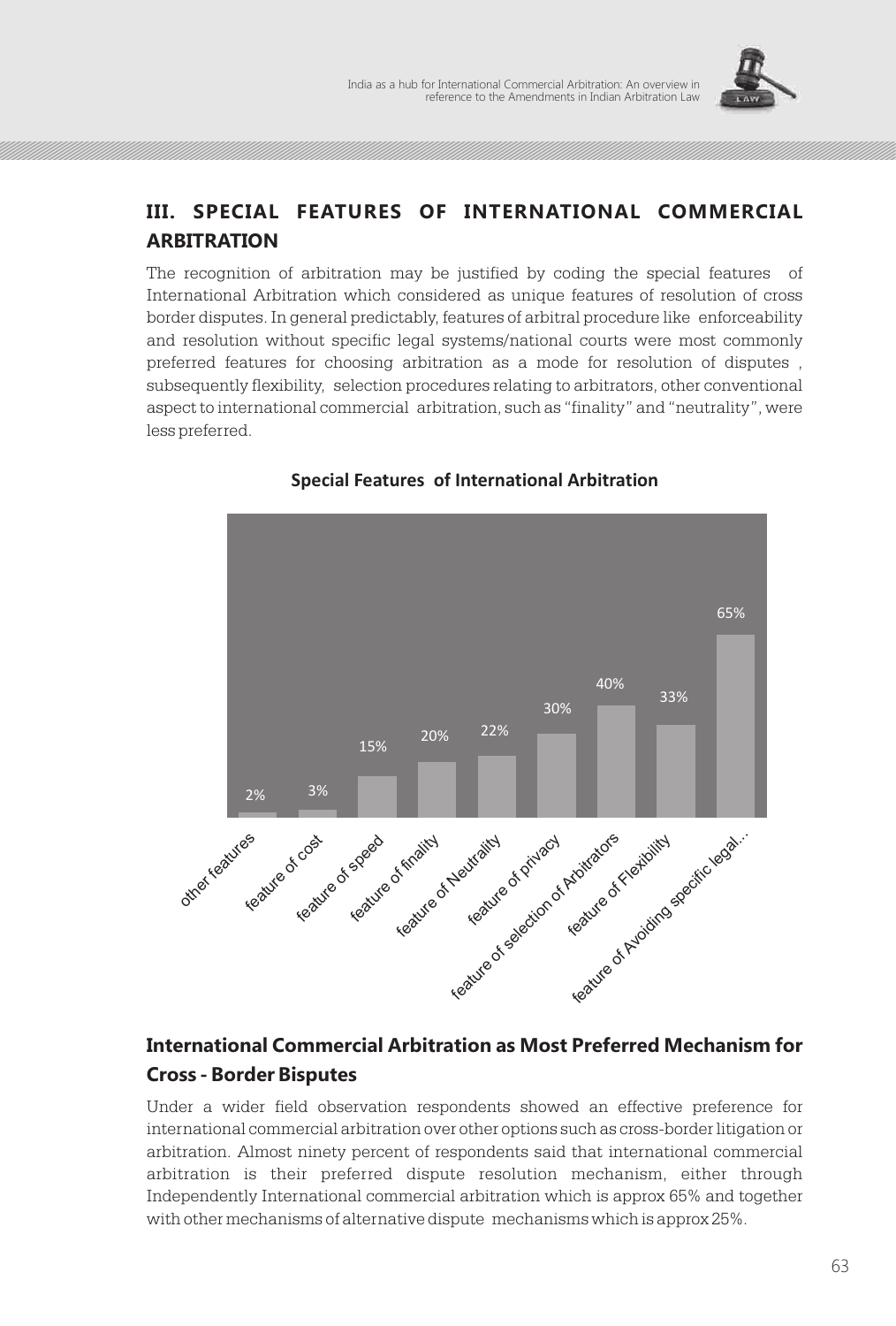

### **Preferred Mechanisms for Cross-Border Issues**

### **Factors for Selecting Seats for Arbitration under ICA**

Under a opinion based survey for examine the factors for choosing particular seat for International commercial arbitration, it has been observed that the factors involves in giving preference to them. Most of the Respondents were in opinion that the reputation and recognitions of the arbitral seats are the major factors in selection of arbitral seats under ICA along with the said factors, law applicable to the particular dispute, corporate policy of the country, personal connections, counter party effects, recommendations are the factors, which effects the selection procedure of seat for arbitration under ICA.



# **Factors Involve in Selection of Arbitration**

## **Reasons for Choosing a Particular Seats of Arbitration under ICA**

The reason for selecting a particular seats of arbitration under ICA, were also an centre for discussion under whole research project. In the light of amendments in Indian arbitration law in 2016 and on the basis of certain recommendation of Law commission report of 246th and 260th, which is an remarkable effort to make India as a place/ hub for International Commercial Arbitration (ICA), the three dominant factors relates to the 'formal legal infrastructure' of a seat for arbitration under ICA are : (I) Neutrality and impartiality of the local legal system of country; (II) National arbitration law; and (III) Past record for enforcing agreements to arbitrate and arbitral awards. Along with the above factors which attracts the respondents in selection of a seat for arbitration, of particular country are availability and efficiency of arbitrator, cultural familiarity, location of seat are as intrinsic legal features of an arbitration seat and were arguably justified by most of the respondents as the attractive and intrinsic features of seat for arbitration under ICA.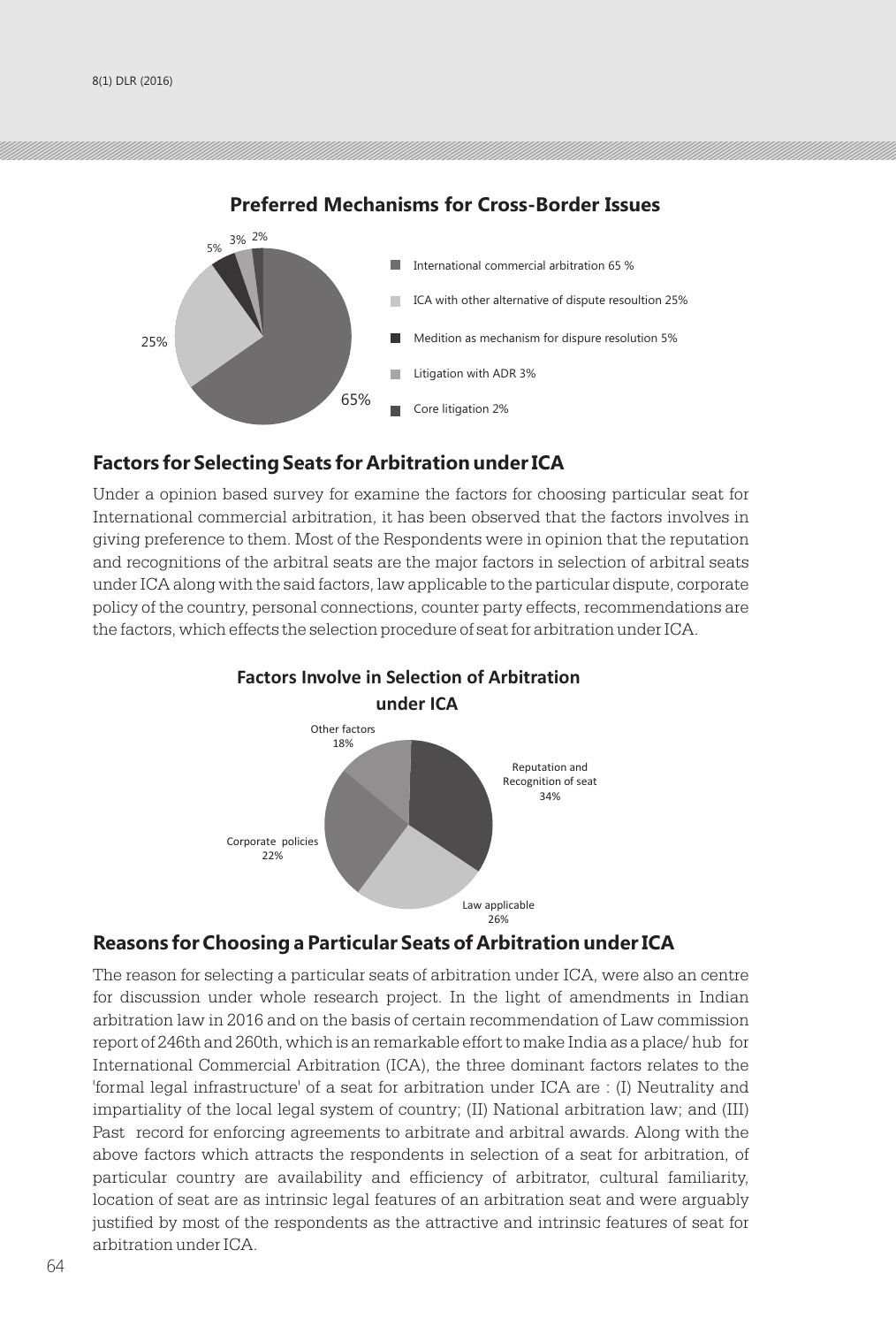



## **Reasons for Choosing a Particular Seat for Arbitration under ICA**

# **IV. INDIAN GOVERNMENTS EFFORTS FOR MAKING INDIA AS A HUB FOR INTERNATIONAL COMMERCIAL ARBITRATION**

The Government of India's transformed focus to make India as the Global hub for International Commercial Arbitration for the settlement of cross border commercial issues.. Focusing the government's persistent assurance to provide a friendly the crossborder business environment, a three-day global arbitration conference was organized recently in Delhi by the government think tank NITI Aayog at the helm of affairs. Under this Global Conference a national initiative has been taken to make stronger arbitration law and its enforcement in India specially for cross border disputes.

The Judges of the Supreme Court of India, top government officials, luminaries, legal experts and corporate heads took part in the panel discussions. The interactive sessions focused on all processes involved in creating a robust and cost effective arbitration ecosystem.

Under the auspicious presence of Prime Minister of India a number of enlighten views has been discussed by the legal lumaniries. According to the Prime Minister, Mr. Narendra Modi, "A robust legal system with a vibrant arbitration culture is essential for businesses to grow and "the creation of a vibrant eco-system for institutional arbitration is one of the foremost priorities of this government." The Chief Justice of India, Justice T.S. Thakur endorse the views on the need to move forward Alternative Dispute Resolution (ADR), remarked that "The avalanche of cases constantly puts the judiciary under great stress" and articulated his concerns over the unnecessary judicial involvement in arbitral awards.

In order to attain the objectives of making India a regional hub and global hub for domestic and international arbitration, the conference tinted the need to develop world  $\qquad \qquad 65$